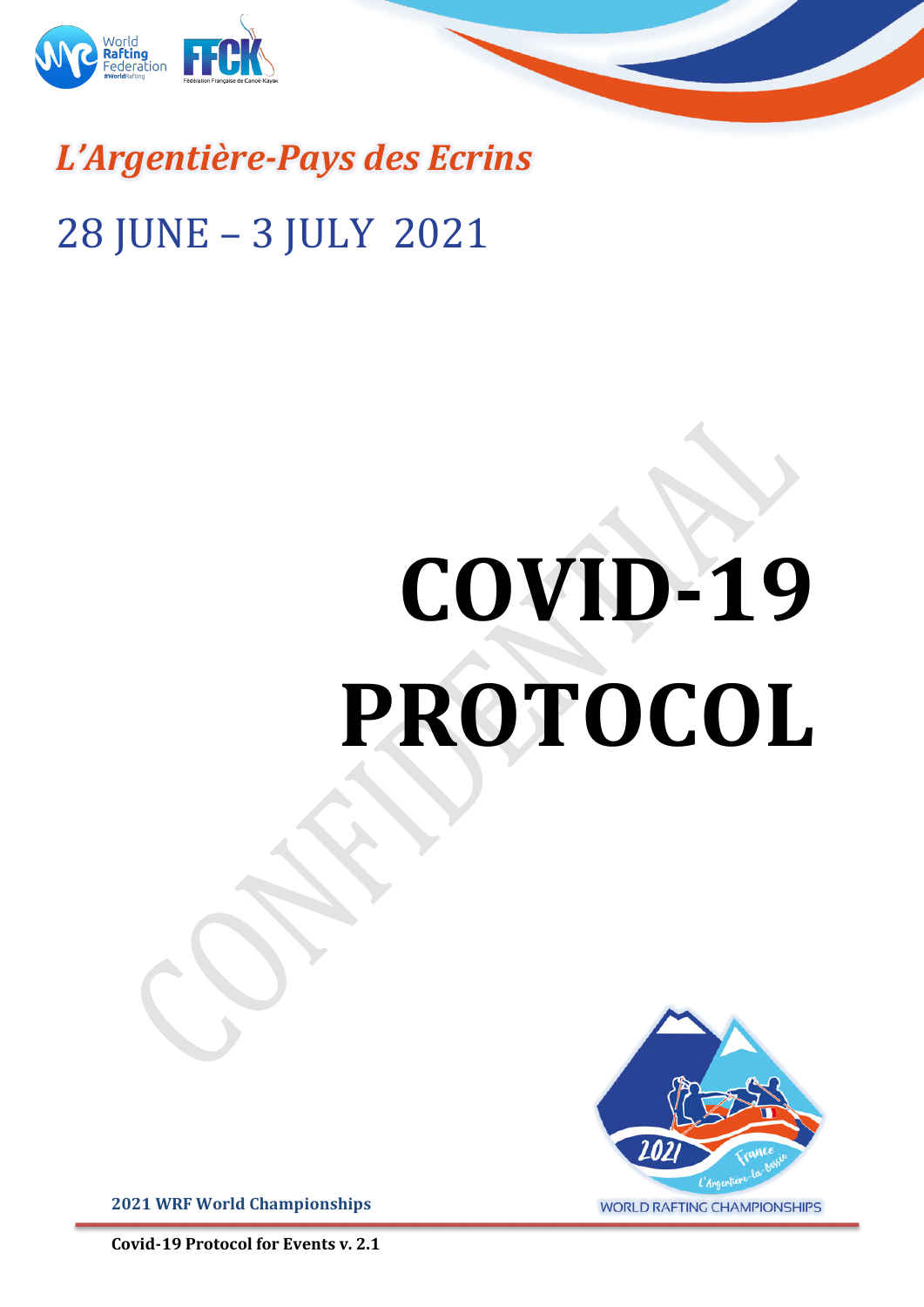

## **INTRODUCTION**

The purpose of this document is to provide relevant information for the all Delegations, Parties and Stakeholders involved in the World Championships on the procedures required by the organization of WRF events under the current situation of the Covid-19 global pandemic.

All proposals and plans are subject to the approval of the Authorities and adaptation to any applicable legislation.

The upcoming information is related to the development of the different medical and Health & Safety protocols which are being defined for the approval of the sports, sanitary and other relevant authorities in respect to the events in Ierez. In any case will be a dynamic document and will be adapted from time to time, taking into account the local and any other applicative legislations.

It is thought that the protocol established by the organization of the WRF Championship will exceed the minimum measures set out by the corresponding national government and will be compulsory for all participants.

In the same way, any participating Delegations will be allowed to create and follow their own protocols and procedures provided that they comply with the minimum measures outlined by WRF. 

The protocol will outline the necessity for an essential figure:

#### **WRF Covid-19 Manager**

It will be responsible for the fulfilment of the protocol, overseeing all aspects and providing assistance to the Delegations

#### **Infirmière Mme DUFOUR Amandine**

contact@worldrafting2021.com

#### Any breach of the COVID-19 Protocol and/or safety measures before, during and after an Event **will result in**

- **(i)** its expulsion from the event,
- (ii) withdrawal of its WRF pass,
- **(iii) prohibition to the signatory to attend to the Events, and**
- (iv) imposition of penalties by the Organisers, without prejudice of any other rights and remedies the Organisers may have at its avail pursuant to law.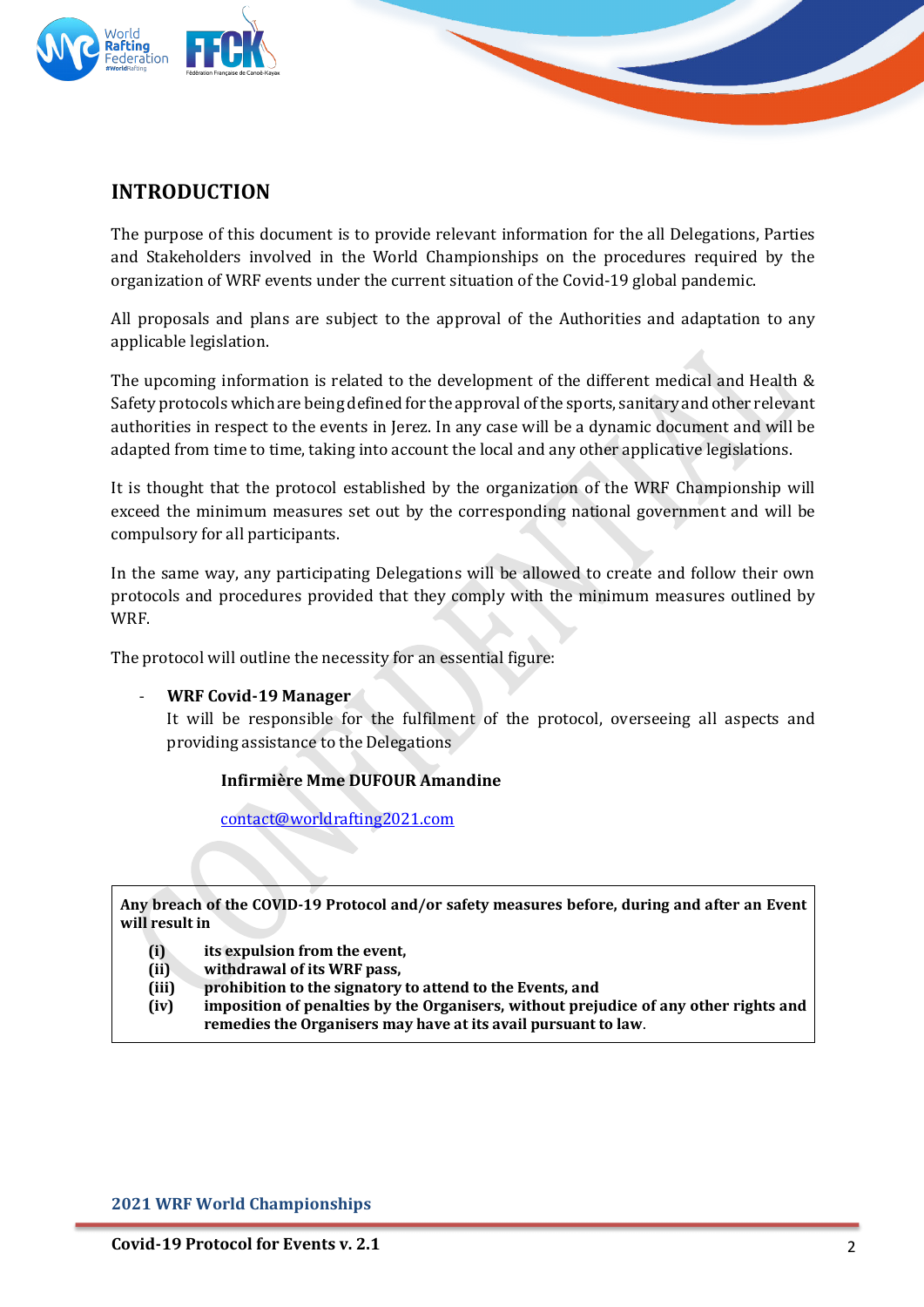

# **TRAVEL & ACCESS TO THE VENUE**

Each Delegation is in charge of organizing the travel of their memebrs for the event as per normal circumstances. 

Each Delegation is in charge of covering the cost of all the Covid-19 Test established in the present document.

#### **BEFORE THE EVENT**

#### Access to the sport site (Delegations area) in L'Argentière-la-Bessée

The Delegation Area in L'Argentière-la-Bessée will be a precoted zone of the sport site, where only athltes, coaches and other delegation members can access subject to the following conditions:

- At the access of Delegations area all the Delegations members must undergo a PCR test **for Covid-19, found to be negative.**
- If the **PCR test for Covid-19** is positive, the Team is not allowed to enter to the sport site.
- The access will be restricted to the minimum essential staff from each team, with proper authorization.
- Temperature control in the main access point will have been set. People with a respiratory infection characterized by fever (over  $37.5^{\circ}$  C) will be not able to access. Daily temperature screening will be performed to all persons prior entering the venue. In case the temperature is higher than  $37.5^\circ$  C, the screening will repeat in 10 minutes. **In case the temperature persists higher than**  $37.5^{\circ}$  **C, the person will be accompanied by** authorized and protected staff to the triage point situated close to the Medical Area.
- Nations should be informed that they will cover the cost of these tests. The total cost for 2 tests is  $\epsilon$ 122 per person. An invoice will be sent to them.
- There will be hand sanitizer dispensers in the common areas.
- There will be specific Covid-19 signs to inform and remind about the protocols and protection systems (Annex A).
- There will be signs to indicate and ease the flow through common areas keeping a safety distance. There will be specific containers for single-use sanitary waste.
- Common toilet and showers units will be scaled according the population and disinfection procedures.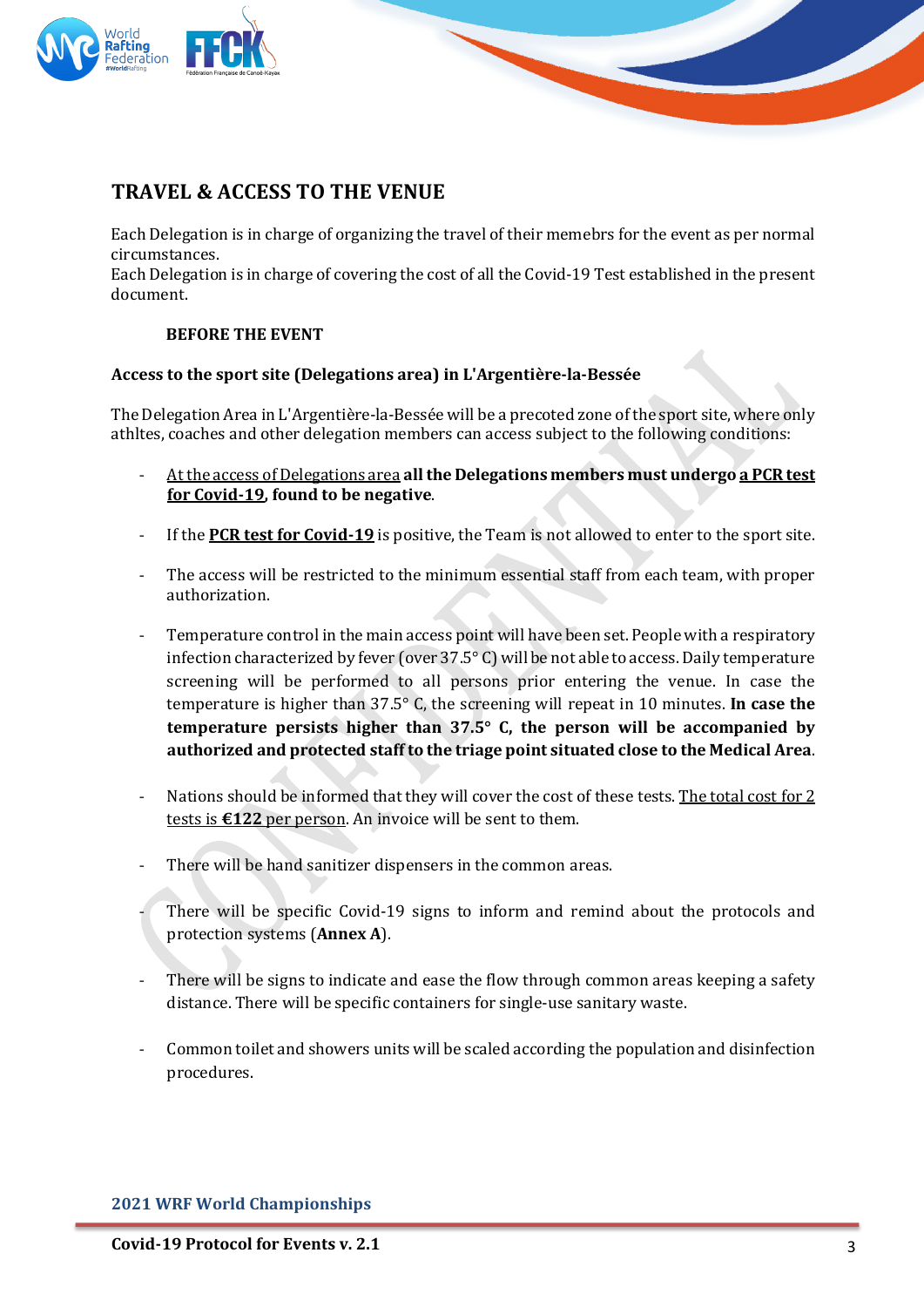

The medical area will be located in the Complexe, Le Quartz, 05120 L'Argentière-la-Bessée. In the structure the LOC will set the at least 2 (two) "isolation rooms" for the sithomatic case.

#### **Sithomatic case**

People with fever, cough or experience any breathing difficulties, if anyone suspects a close contact with a person with respiratory disease Covid-19 (**Annex B**), must take the following measures:

- Patients with compromised temperature and/or saturation values, together with patients with relevant symptoms for Covid-19 infection (cough, asthenia, dyspnea, myalgia, diarrhea, lack of taste and/or sense of smell) will access the **isolation room**, where they will be assessed by the Medical Team. The final responsibility in case of doubt of COVID-19 symptoms will be in charge of Medical Team.

#### **2nd PCR Test**

Following conversations with the Local Authorithies, stakeholders and teams it is thought to be necessary to run a **mandatory PCR Test for Covid-19 on 2<sup>nd</sup> July (Friday)**. This would imply that access to the sport site will be brought forward.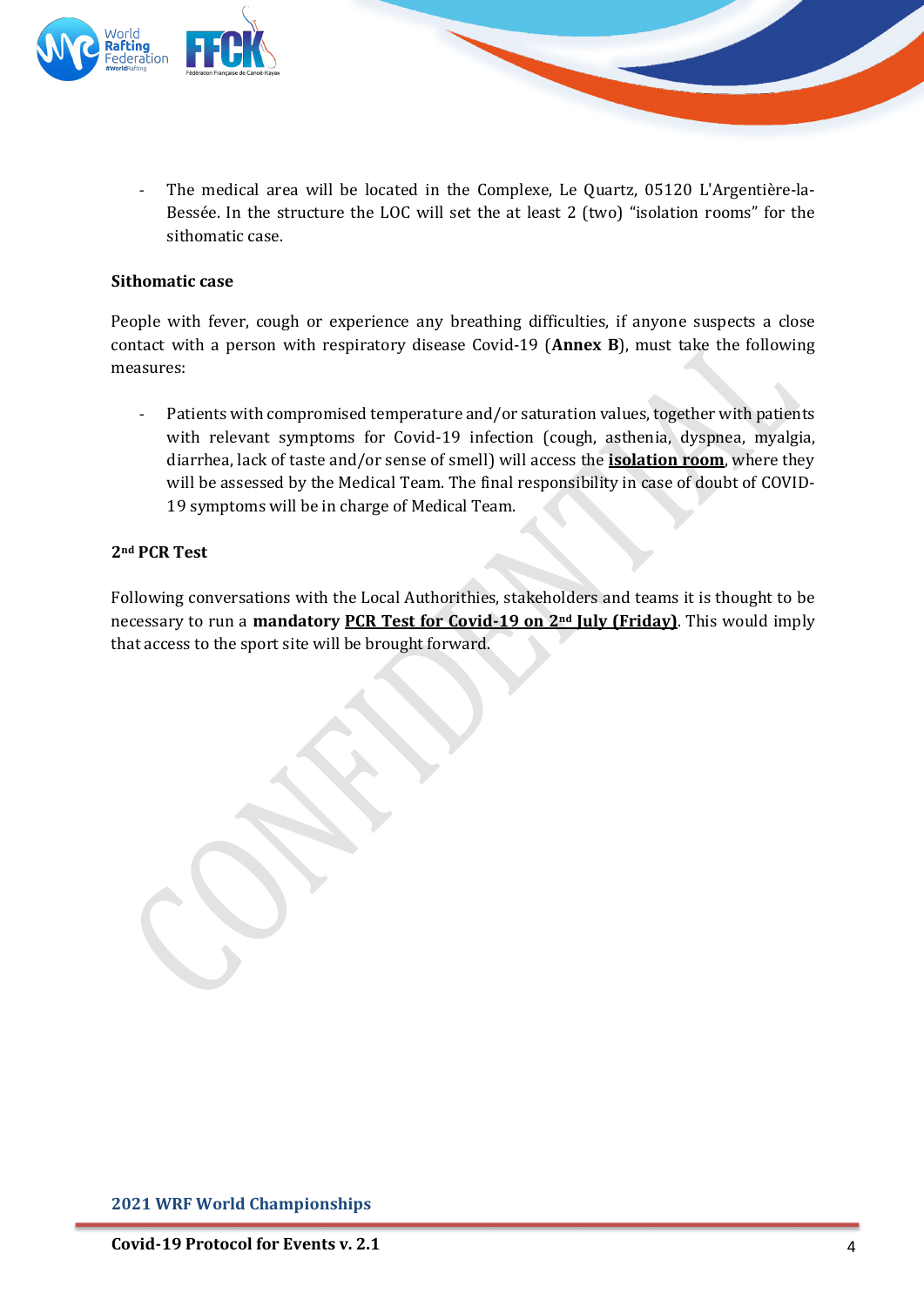

#### **Minimum essential staff**

- At first, the events will take place limiting the participation of the minimum essential staff to carry out the event. The presence of spctators will be established by the National law of France. 



Only a representative for each Delegation will be accepted at the Head of Delegation Meetings. The captains will be able to follow the meetings on Zoom. The link will be shared at the accreditation.

#### **DURING THE EVENT**

All the Delegation members take the following personal protection measures:

- it is mandatory to wear a face mask (FFP1, FFP2 or FFP3) in the camp site and in the sport venue, except during the sport activity (keeping always the social distance of **1 mt.);**
- the use of a face mask is also mandatory when you are only with your Delegation;
- avoid close contact with infected persons;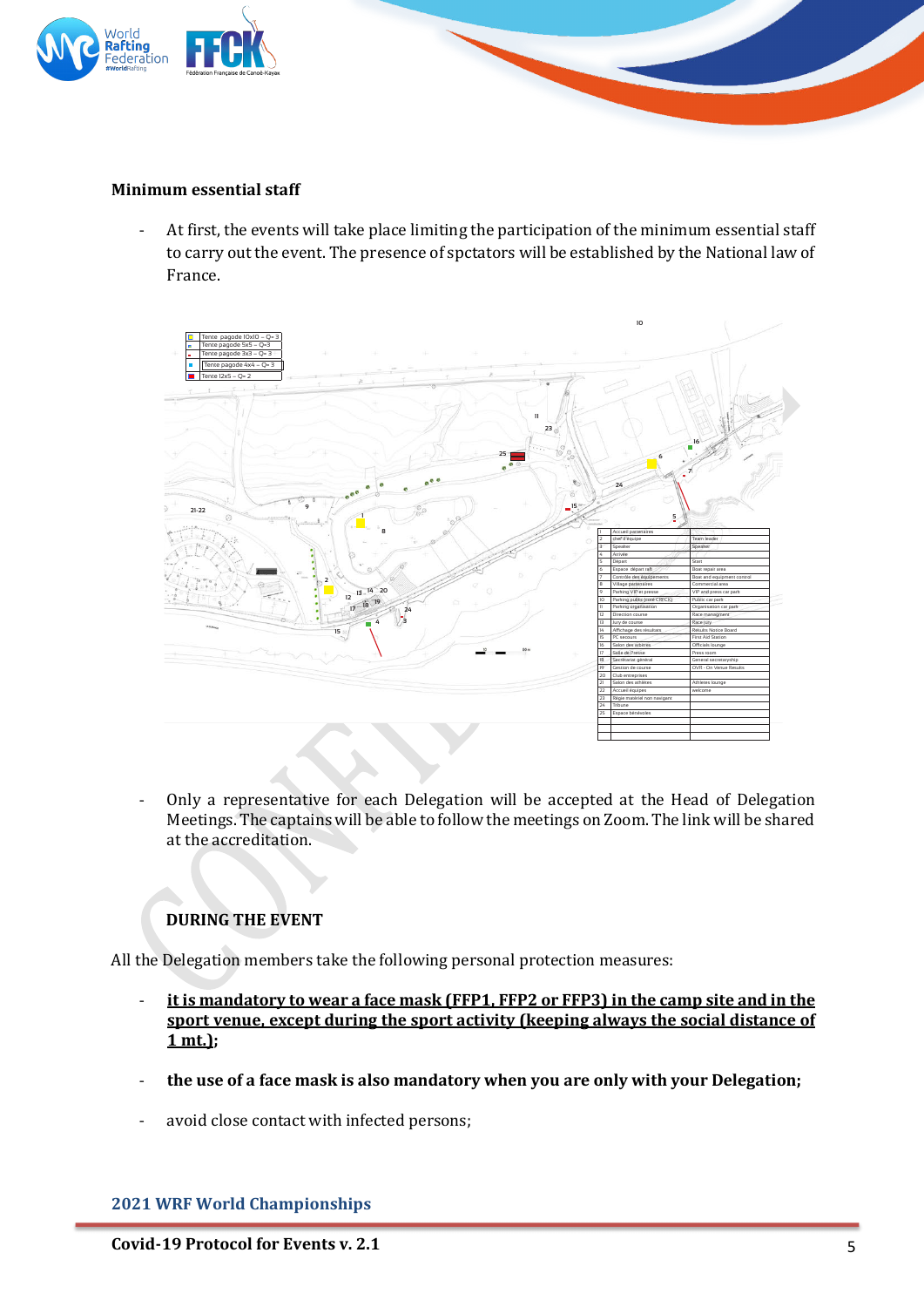

- ensure a physical distance of at least 1 metre from others. These must be worn, not only in closed spaces accessible to the public, as in the past, but also in indoor spaces in general, other than private homes, and also in all outdoor spaces;
- avoid communal use of bottles and glasses, in particular during sports activities;
- do not touch your eyes, nose and mouth with your hands;
- do not take antiviral drugs and antibiotics, unless prescribed by your doctor.

#### **Personal Equipment**

All personal sport or working equipment (paddle, rafts, radios, headsets, etc..) must not be shared amongst different participants and labelled accordingly to the participant. If this is not possible then they must always be disinfected before a different person uses them.

#### **Access to the Facilities**

The access will be restricted to the minimum essential staff from each company, with proper authorization (mobile code – accreditation card), and they should not access the venue until they are required to carry out their event duties.

#### **Podium**

- The podium steps will be widened to accommodate for social distancing. The Delegations from "Orange" and "Red" Countries are not allowed to participate in public ceremonies. The LOC will guarantee the participation of a (1) representative of the 1st,  $2^{nd}$  and  $3^{rd}$ Teams (also if Red or Orange) at the medal ceremonies.
- All pre-podium procedures are also subject to new protocol ensuring maximum prevention and athletes protection.
- Access of team members to the podium area will be limited to 1 athlete per team.
- Interviews to the athletes are planned with social distancing.
- All the ceremonies will be run according to the WRF Protocol Guidelines and to the "Dossier sécurité" of the Local Organising Committee (LOC).
- An official photo of the podium (with the the entire Team) will be organsied in the "protected zone" after the medal ceremonies.

#### **Food & Accomodation**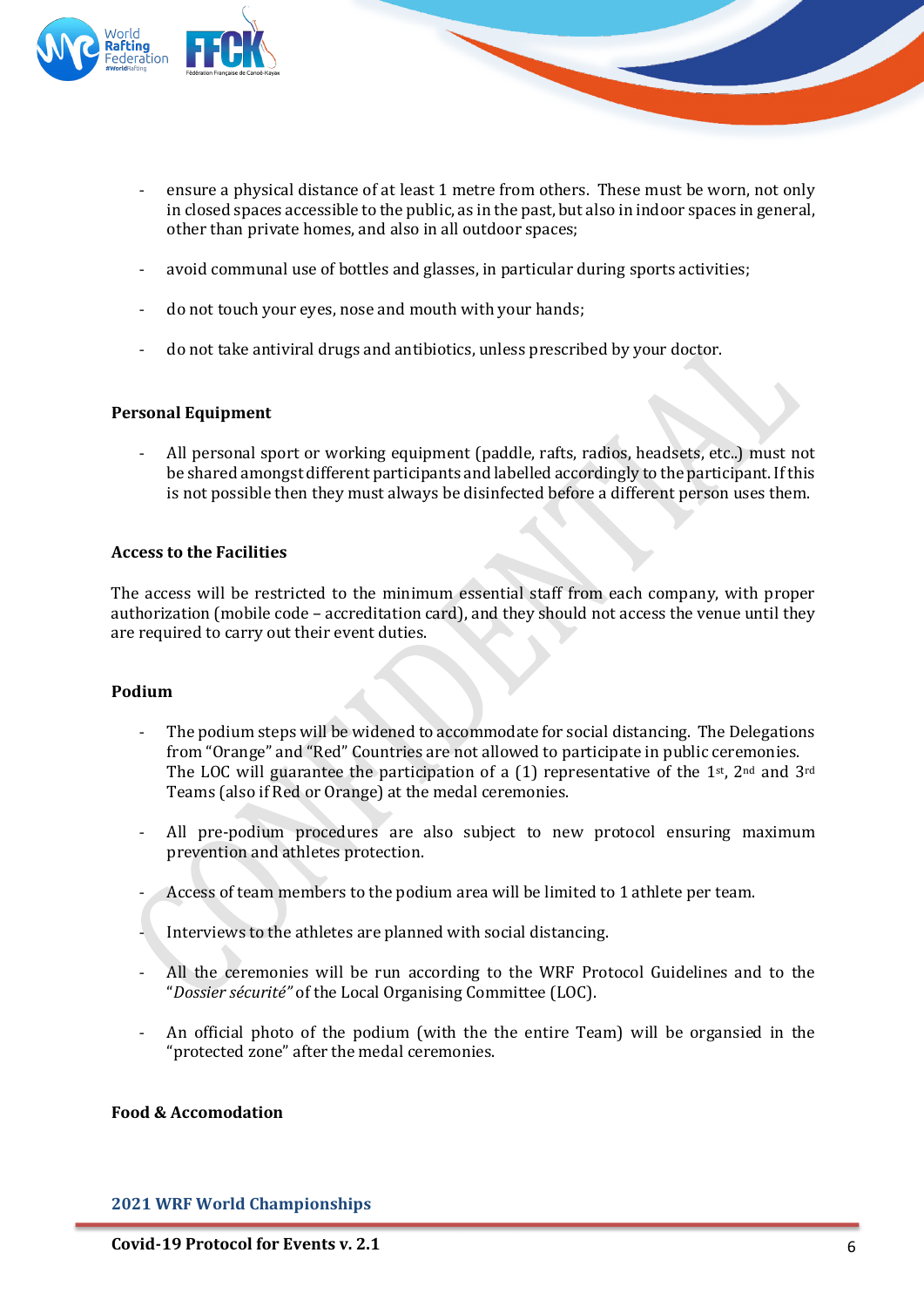

- All meals should be set and served according to the National Protocol & Guidelines.
- It will be allowed for the organisation to provide bottle of water. The staff have to wear mask.

#### **Covid-19 health and safety plan**

- Once the final technical prevention plan is completed that will be apply in the event, it will be shared among the companies participating in the event for their reference.
- Whilst trying to minimize as much as possible the contact amongst all participants, the philosophy behind the proposed protocol is to think about the members of each team (max. 5 athletes) as family units. However, the protocol will outline procedures to minimise contact and risks between staff of the same team and Delegationompany. It's empirical that contact between members of different teams/companies is avoided.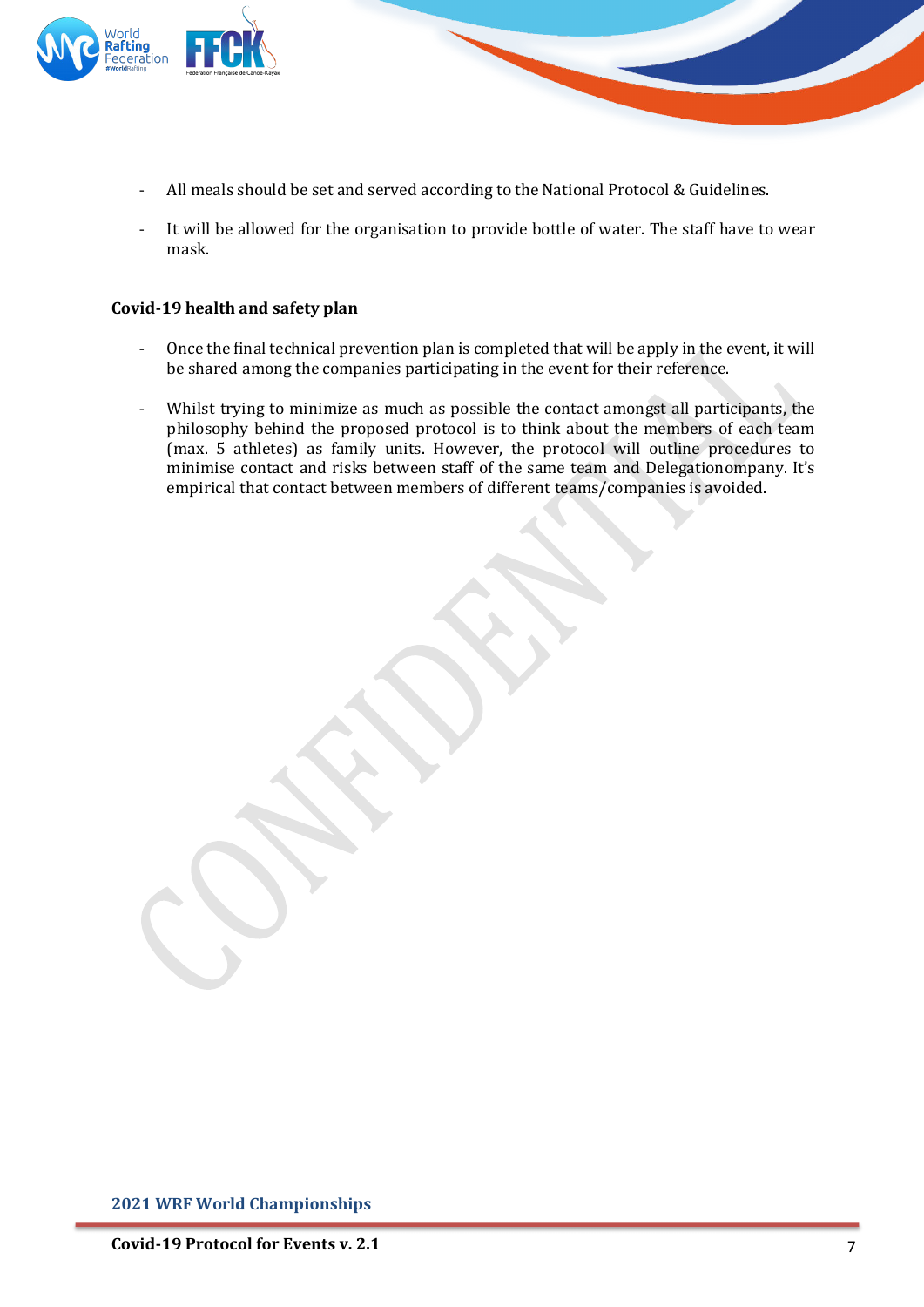

### **WAIVER**

| DRAFT VERSION - NOT FOR SIGNATURE                                                           |  |
|---------------------------------------------------------------------------------------------|--|
| <b>2021 WRF WORLD CHAMPIONSHIP</b><br><b>COVID-19 SPECIAL MEASURES</b><br><b>DELEGATION</b> |  |
| PERSONAL DETAILS HEAD DELEGATION<br><b>NAME and SURNAME</b>                                 |  |
| <b>PASSPORT NUMBER</b>                                                                      |  |
| <b>PHONE NUMBER</b>                                                                         |  |
|                                                                                             |  |

*This document must be signed by the Head of the Delegation on behalf of all the Delegation Members. By signing it. it* states that the previous consent from all the members have been collected.

Due to the global Covid-19 pandemic and the specific health risk it implies for all population, which may result in serious illness and death, for the purposes of organizing and staging the WRF World Championships ("Event") to the most secure extent possible, WRF, FFCK and LOC - collectively referred to as "Organisers" - have approved a preventive safety protocol aiming to mitigate risks of infection, which shall be applicable to all personnel involved in the organization and taking part of the event, including but not limited to Organisers personnel, Riders and Team members. 

For the purpose of this document, "COVID-19 Protocol" shall mean the system of rules, safety and health measures, recommendations and behaviour approved by the Organisers; and "Event" shall mean WRF World Championships, consisting of the free practices, Official practices and Races.

The signatory hereto hereby acknowledges and agrees:

#### **1. PARTICIPATION UNDER SPECIAL MEASURES AND ACKNOWLEDGMENT OF RISKS**

1. The signatory hereby acknowledges and voluntarily agrees to participate in the Events of Event" organised by the Organisers under special safety and health measures following and fully complying with the COVID-19 Protocol, which content the signatory hereby acknowledges, accepts and agrees to be abide by the rules, measures and recommendations contained therein, during the time the Covid-19 pandemic is ongoing and thereafter if the Organisers deem it necessary for the purposes of, to the extent possible, ensuring the organization of the Events in a safe manner.

2. Participation in the Events of Event under the current global pandemic, as indicated in the COVID-19 Protocol, imply the obligation to be tested for Covid-19 in several and/or continuous occasions, go through special security measures, carry out certain disinfection processes, use of protective equipment, maintain social distancing and other measures. While such measures may increase the level of protection and reduce risk of infection for all participants in the WRF Event, none of such measures (even when combined) are 100% effective and there shall always be a risk of infection. Additionally, the signatory has been informed and hereby acknowledges that Covid-19 tests and/or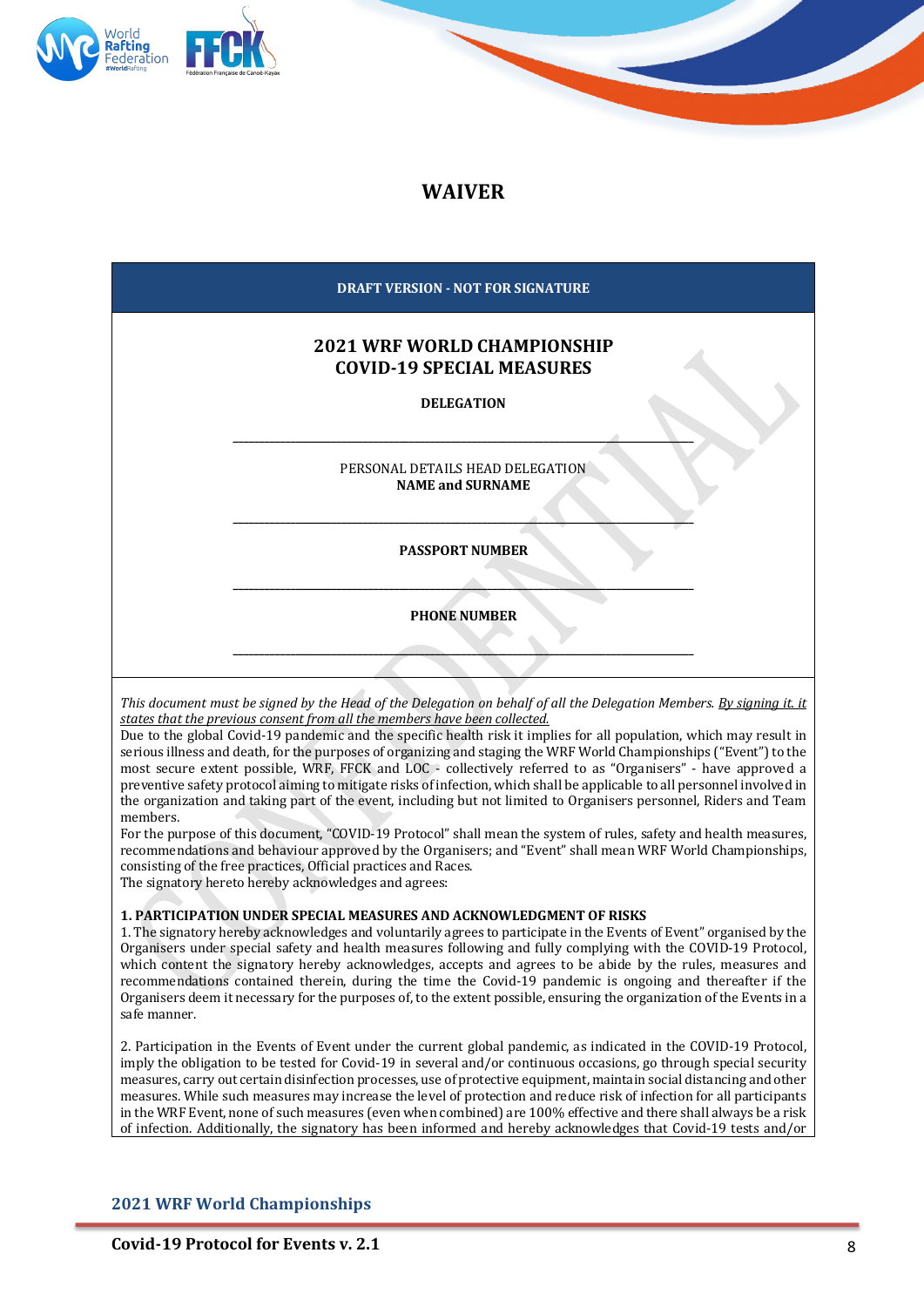

other tests or measures are nor 100% accurate and some errors, with its potential increased risks implied, may happen. The signatory hereby declares, accepts and acknowledges that (i) it voluntarily accepts to be tested for Covid-19 as many times as necessary to comply with the COVID-19 Protocol and/or as indicated by the Organisers and all other preventive measures included in the COVID-10 Protocol, (ii) no warranty of zero-risk infection and/or test accuracy is or can be given by the Organisers, its providers, contractors or subcontractors, even when the COVID-19 Protocol is strictly followed and fulfilled and (iii) the Organisers shall not be responsible in any case for any infection suffered or caused by the signatory.

3. The signatory hereby declares and warrants that, to its knowledge, it does not have or had in the past any special condition or disease that may increase the risks associated to the Covid-19, it being agreed that should the signatory become aware of having or having had any of such conditions, it will promptly notify it to the Organisers and shall refrain from attending to any further WRF Event.

4. Personal behaviour of each participant in the Event, including the signatory hereto, shall have a great impact on the effectiveness of preventive measures included in the COVID-19 Protocol and thus the signatory shall take full responsibility of its acts and behaviour before, during and after each Event.

5. The signatory hereby declares that it is not currently experiencing any symptoms of COVID-19 (fever, cough, shortness of breath, loss of taste or smell, etc) and has not been in contact with anyone showing symptoms within the last 14 days. If after submitting this form the signatory comes into contact with someone with COVID-19 or if the signatory starts to exhibit any of the signs indicating that it may be infected, the signatory will immediately withdraw from the Event, promptly notify it to the Organisers and ensure that its close contacts also do not attend the Event. Should before, during or after an Event the signatory presents or believes it may have any sign or symptom associated to or which may be associated with the Covid-19, the signatory shall immediately communicate such symptoms to the Organisers according to the established in the COVID-19 Protocol and shall follow the rules and recommendations set out in the COVID Protocol and/or the Authorized Doctors (as defined below). The signatory hereby commits to communicate any of such circumstances at soon as it believes or knows it has any symptom of or may have been exposed to Covid-19 and it warrants it will comply with the COVID-19 Protocol and the Authorized Doctors recommendations at all times.

6. The signatory hereby acknowledges and agrees that any breach of the COVID-19 Protocol and/or safety measures before, during and after an Event will result in (i) its expulsion from the circuit, (ii) withdrawal of its WRF pass, (iii) prohibition to the signatory to attend to the Events, and (iv) imposition of penalties by the Organisers, without prejudice of any other rights and remedies the Organisers may have at its avail pursuant **to law**. 

7. THE SIGNATORY HEREBY ACKNOWLEDGES AND FULLY ASSUMES THAT ITS PARTICIPATION IN THE WORLDS UNDER CURRENT CIRCUNTANCES WHILE COVID-19 CONNOT BE ERRADICATED IS VERY DANGEROUS. The signatory hereby acknowledges and understands its participation in the Events of WRF under the current global pandemic of the Covid-19 and thereafter is potentially dangerous and that there are numerous risks of infection associated with its participation even when the COVID-19 Protocol is duly and fully complied with. Such risks and dangers of infection exists before, during and after the Events and in the event of contracting the Covid-19, it may result in serious illness and/or death of the signatory. The signatory fully acknowledges and understands that its participation in Event may result in serious bodily injury, illness and/or death to himself or others due to Covid-19. The signatory also expressly acknowledges and voluntarily accepts and assumes all such risks and dangers.

8. The signatory hereby declares and acknowledges that the COVID-19 Protocol contains sufficient and adequate measures for the purposes of preventing or mitigating the risk of infection for Covid-19 and preserving the health of all attendants to the WRF Events, recognizing it cannot expect or demand a greater due diligence from the Organizers in the prevention or reduction of health risks associated to the current situation, it being agreed that in no event it can be considered that the Organisers have failed to fulfil their essential obligations as organisers.

9. With full knowledge, recognition and understanding of the risks and dangers associated with his participation in Event under these circumstances, the signatory hereby agrees to participate in Event voluntarily and fully accepts and assumes (for himself, his representatives, heirs, assigns and next of kin) full liability for every such risk (foreseeable or otherwise) to fullest extent permitted by applicable law, including for any and all risks of loss, damage and/or injury (including death), whether caused by the fault of WRF, FFCK Authorised Doctors, the owner of each circuit and/or Promoter of each Event or its affiliates their respective representatives, officers, employees, agents, directors, service providers, contractors and subcontractors, other participants in the Event and/or any other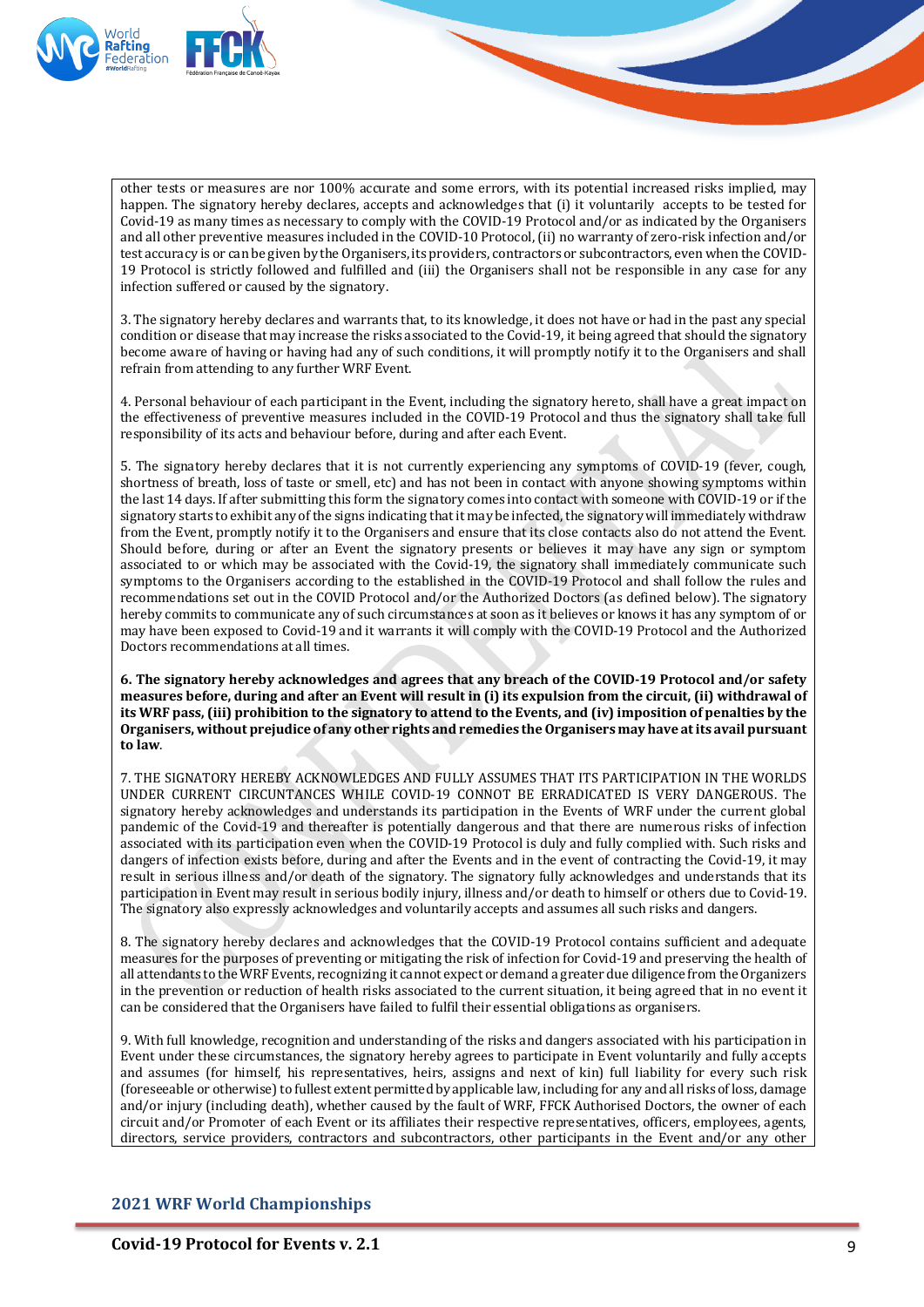

persons and entities connected with Event, (for the purposes of this document, hereinafter jointly referred to as the "Exempted Parties") or by another cause.

10. In consideration for being permitted to participate in Event, the signatory, to the fullest extent permitted by applicable law, hereby waives, releases and forever discharges, for itself, its heirs, assigns, next of kin, executors, administrators and legal representatives, any and all rights and/or claims which the signatory or the aforementioned people have, may have, or which may hereafter accrue to the signatory against the Exempted Parties, and hereby releases and forever discharges the Exempted Parties from any liability whatsoever which the signatory (including people listed above) have or may have towards the Exempted Parties for any and all losses, damages, injuries, illness (including death); and/or claims which may be sustained by the signatory directly or indirectly arising out of his participation in Event. Further, the signatory covenants not to sue or take action against any of the Exempted Parties for any or all losses, damages, injuries, illness (including death) and/or claims, which may be sustained by the signatory directly or indirectly arising from its participation in Event. The signatory hereby declares and warrants that it has duly informed his heirs, assigns, next of kin, executors, administrators and/or legal representatives about the existence and content of the waiver contained above and that all such people understand and accept such waiver as part of the signatory's will.

11. The signatory, to fullest extent permitted by applicable law, hereby agrees to release, defend, indemnify and hold harmless the Exempted Parties from and against any and all damages, loss, liabilities, actions, suits, claims, demands and judgements, and costs and expenses whatsoever arising directly or indirectly out of signatory's actions, omissions or otherwise from signatory's participation in Event whether made or claimed during or after a Event Event, including all associated costs and expenses and any amounts which any of the Exempted Parties may pay as a settlement or compromise of any such claims or liabilities (including all legal costs associated with such claims). 12. The signatory acknowledges that the favourable reputation and good image of the Event, the WRF, FFCK, LOC, the Delegations and the Athltes are an essential and valuable asset, specially under the circumstances affecting sporting organizations due to the global Covid-19 pandemic. The signature shall be liable to support Event's, the WRF's, FFCK's, LOC's, the Delegations', Athltes', sponsors' and other members' or parties involved in Event ("Event Members") image and reputation, avoiding any activity or public information which could damage or negatively affect it, specialty in respect to the exceptional measures taken to be able to hold a WRF Event and the COVID-19 Protocol and/or its implementation. Accordingly, it is an obligation for the signature to refrain from acting or doing anything which may harm the lawful interests of the Event, including but not limited to, public statements or comments to the media that attack, disparage, disrepute or damage the Event Members and/or questions the measures adopted and/or the COVID-19 Protocol and its implementations. Public comments that the signatory knows, or should reasonably know, will harm the reputation, image or financial best interests of the sport and/or any of the Event Members are expressly covered by this section.

#### **2. PERSONAL DATA**

1. The legal basis for the processing is the Regulation (EU) 2016/679 ("General Data Protection Regulation") and the Italian Law, D.Lgs. n. 196/2003 ("Codice in materia di protezione dei dati personali"). The personal data concerning the signature and collected by WRF by virtue of this document shall be processed by WRF and LOC, as joint data Controllers, for the purpose of managing his participation in the Worlds. The lawfulness of the processing of personal data shall stand on the need to perform this document and administering the Events and personal data shall be processed for as long as the contractual relationship remains effective and, even after, personal data shall be stored until the limitation periods of all liabilities derived from this document have expired.

#### **3. PERSONAL DATA RELATING TO THE COVID-19 PROTOCOL**

1. The personal data relating to the signatory in connection to the special measures taken in relation to the Covid-19 and/or arising from the tests and measures to be conducted pursuant the COVID-19 Protocol will be collected and processed by the "Authorised Doctors" (company details to be added), in compliance with the provisions Applicable Privacy Laws and Regulations for the purpose of managing his participation in Event and/or in each of the Events and comply with all special safe and healthy measures implemented due to the Covid-19 and the COVID-19 Protocol. The lawfulness of the processing of personal data shall stand on the need to perform this document and administering the Events as well as public safety interest. Such personal data shall be processed for the sole purposes of complying with the relevant applicable laws, comply with the COVID-19 Protocol and/or other measures taken in order to ensure, to the extent reasonably possible, the safe organization of the Events in times of the Covid-19 and until such disease is not eradicated.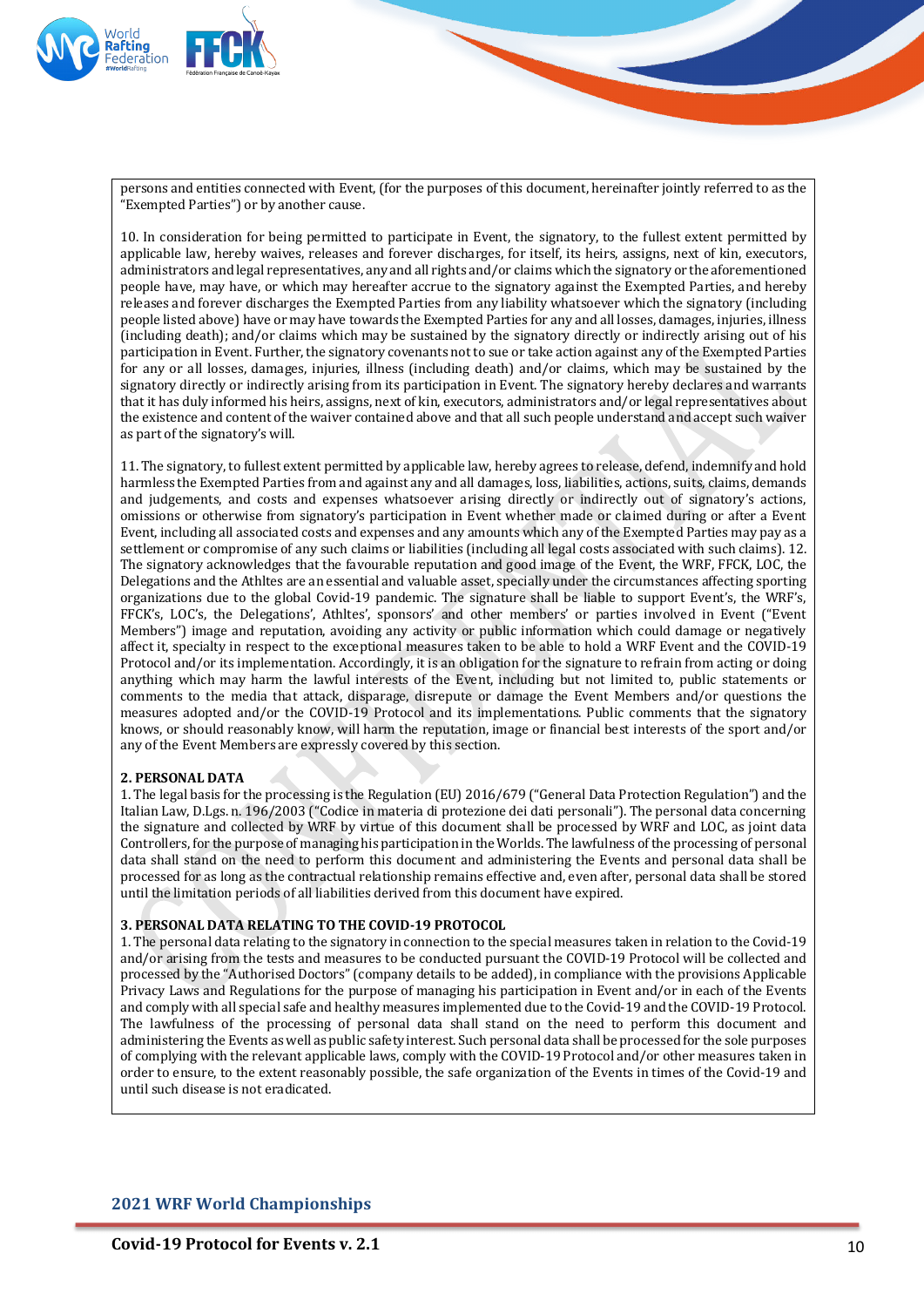

2. The Authorised Doctors may share the signatory's information with DORNA, as well as with third parties as required by law or to the extent it is necessary to ensure the COVID-19 Protocol and/or other measures are complied with and the organisation, management and commercialisation of Event.

3. The signatory hereby acknowledges that in case of being tested positive for Covid-19 and/or there is a sign or indication it may be infected of Covid-19, then the Authorised Doctors and DORNA shall be entitled to take any action or decision for the purpose of safeguarding the signatory health and physical condition and to ensure the safety of other participants of WRF. The signatory acknowledges and accepts that if required, the Authorised Doctors and WRF may arrange medical or hospital treatment (including ambulance transportation) for the signatory. The Authorised Doctors and/or the services engaged to provide medical services in addition to any hospital at which he is treated (the "Carers") will have health related information about the signatory in their possession, power and control subject to obligations imposed by the Applicable Privacy Laws and Regulations (as defined hereinafter) intended to protect his personal information. The Authorised Doctors (or any of them) may collect, process and store any of the signatory personal information and shall have right to obtain such formation from third parties including the Carers.

4. The abovementioned personal data concerning the signatory shall be processed outside the European Economic Area. Any processing or transfer of information shall be conducted by ensuring appropriate safeguards as per the provisions of the applicable legislation on personal data protection. In particular but without limitation, data shall be processed in those countries where Events are held.

5. The person/entity in charge for receiving signatory personal information relating to its biometric and/or health data according to the present document and the COVID-19 Protocol and for processing the data herein specified is Authorized Doctors. The signatory shall always have the rights to access, to rectification, to erasure, to restriction, to objection to limitation of processing and to data portability and further, the signatory shall have right to withdraw his authorisation at any time. Any relative communication may be sent by post to Authorized Doctors. Withdrawal will not apply to that information that has already been released in response to this authorisation. 4

#### **4. GENERAL**

1. That the signatory is authorised to sign this document and accepts to be bound by the provisions contained therein, the terms contained in the COVID-19 Protocol and/or any further measure the Organiser may approve for the purposes of mitigating the risks of infection of Covid-19. This document shall be governed by and construed in accordance with the laws of France and the parties hereto shall submit to the exclusive jurisdiction of the relevant courts of Paris (France) to the express exclusion of any other jurisdiction that may be applicable.

SIGNATURE

 $\text{DATE}$   $\overline{\phantom{a}}$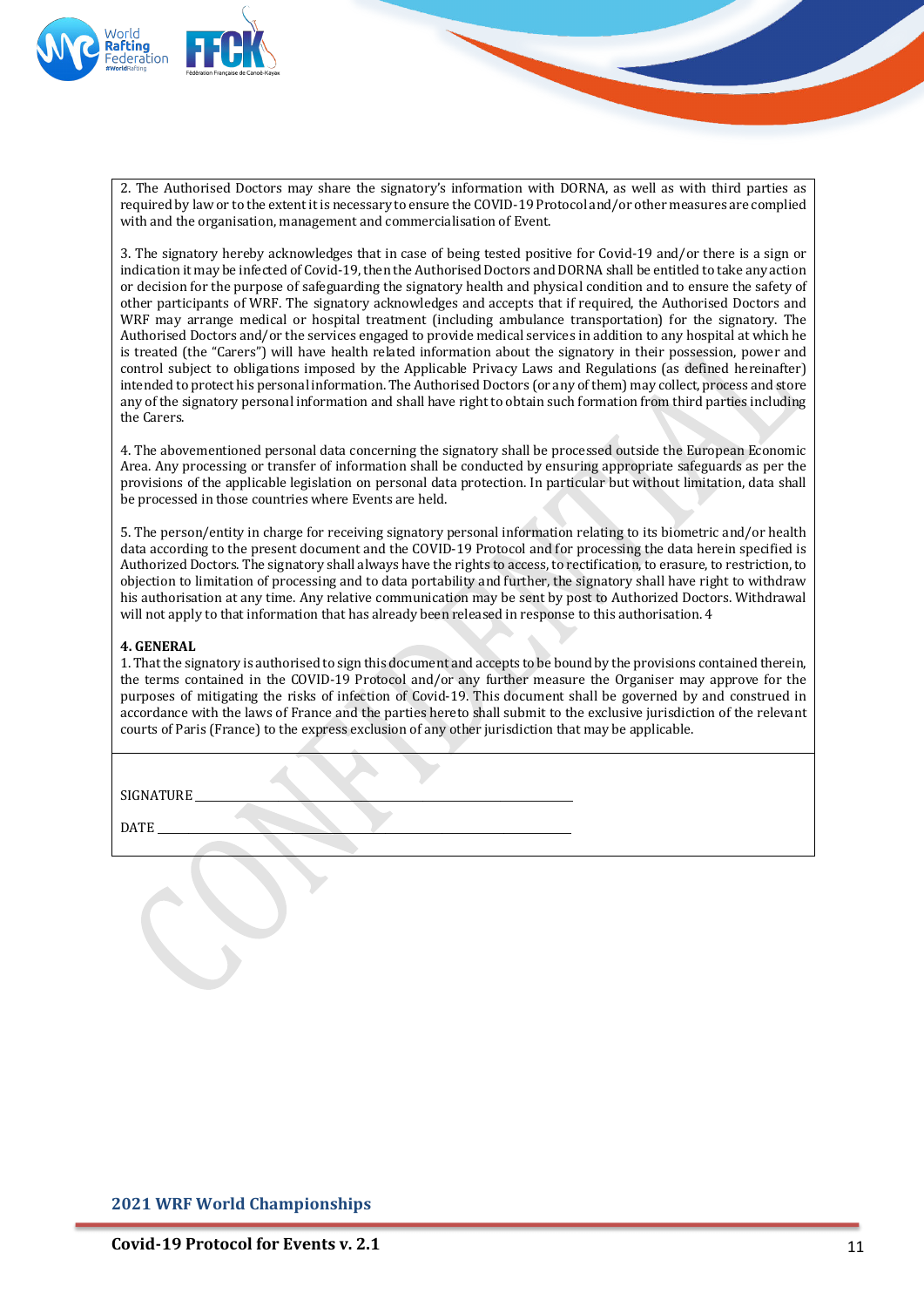



**ANNEX A**